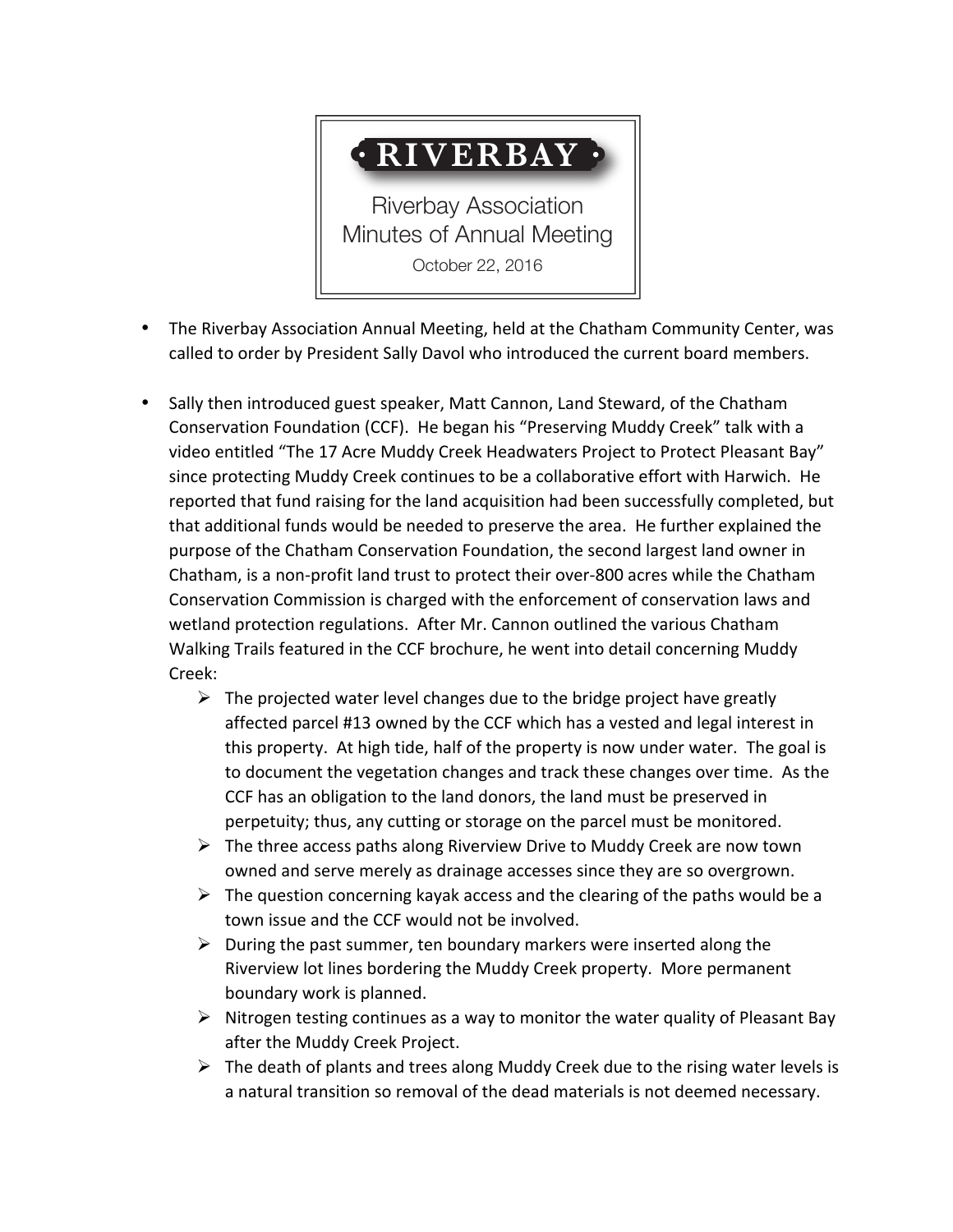- $\triangleright$  There is hope that continued success with the project will help with shellfish restoration.
- $\triangleright$  Plans are being made for a walking trail along the 17 acre parcel recently acquired at the headwaters of Muddy Creek.
- The minutes from the 2015 Riverbay Association Annual Meeting were read and approved.
- Barbara Geagan gave the Treasurer's Report: The checkbook balance is \$10,939 with more dues still to be counted. Operating costs for the past year were \$9,071.33. A detailed report was provided to members explaining the added costs of refurbishing the Riverbay gold-leaf signs, the Yard Sale reusable sign costs, and printing expense increases. The Treasurer's Report was approved.
- The Beautification Committee Report: Mike Berg was pleased to announce the addition of Ann Reydel to the beautification staff as Christie Turner's expertise is still being missed. He discussed the Park Avenue strip pruning and pesticide work, the Riverbay sign refurbishment, and asked for volunteers to help maintain the corner gardens.
- Membership Report: Rosemarie Fischer cited an increase in membership up from 192 in 2015 to the present 228 members. She hopes, with assistance, to have a new Riverbay directory out by Spring because she received 178 requests for a new directory.
- Web Site: Dale Eckerman reported he continues to be pleased with the free website and email support provided by Cape Cod Computer Company in Harwich. He thanked Jeff Lanctot and Jan Whittaker for their assistance. E-mailing information is the preferred method of communication with members, along with the Association's website: riverbay.org. He encouraged members to provide any additional e-mail addresses with their membership information, if they so desired.
- Yard Sale: Since there was such positive response to the May Yard Sale, Dale has scheduled the next one for May 27, 2017. It was decided that an additional sale in the Fall was not needed. Dale recognized Tom Geagan, Bob Sholz, and Cindy Knight for their assistance with the 2016 spring yard sale.
- Socials: Sally reported that our Riverbay Saturday Socials have continued to be well attended, often with over 60 households represented. The "Neighbors and Notes" Social in August, organized by Bernie Pfeifer, featured Philip Liston-Kraft and Rene LaPierre (thank you) playing the piano at the intersection of Monomessat and Deer Meadow. There is interest in similar events in the future.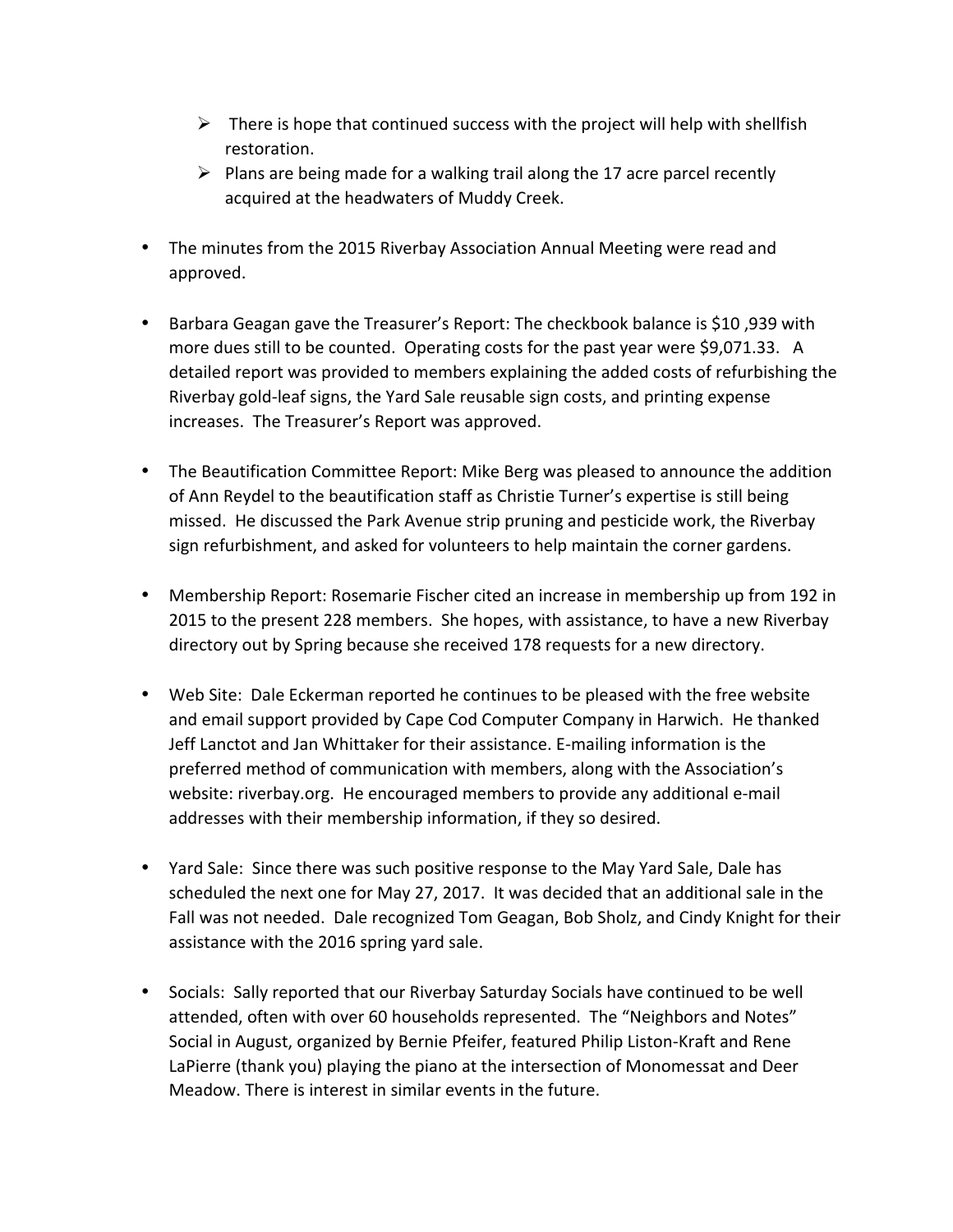- Annual Tree Lighting: The Park Street Entrance tree lighting is scheduled for Thursday, December 8<sup>th</sup> at 5:30 pm.
- Real Estate Update: Outgoing Board Member Carolyn Otis reported that the word on the street is Riverbay is a "hot real estate market". She updated us with the following information as of  $10/21/2016$ :
	- $\triangleright$  Four active listings ranging from \$494,000 to \$1,075,000;
	- $\triangleright$  Five homes under agreement ranging from \$399,000 to \$799,000 and a lot at \$239,000;
	- $\triangleright$  Year to date, 21 homes sold (up from 9 sales to July 6<sup>th</sup>) at prices ranging from \$336,000 to \$1,200,000 with an average price of \$552,000 (up from \$533,000 in July);
	- $\triangleright$  Current list to sale price ranges from 61% to 102% with an average sale of 91.85%;
	- $\triangleright$  Cumulative days on market range from 7 to 712 days with an average of 136 days.
- President Sally Davol presented outgoing Board Member Carolyn Otis with a gift and thanked her for her service and for her efforts to reinstitute the tree lighting tradition with the generous help of neighbors.
- Election of new Board Members and Proposed Officers for 2016-2017: Sally introduced the proposed new board members, Bob Moss, Rick Pike, and Shirwin Pockwinse; and Ann Reydel as Beautification Board Member. She then presented the entire slate as follows:
	- $\triangleright$  President: Sally Davol
	- $\triangleright$  Vice President: Edward Boyce
	- $\triangleright$  Secretary: Linda Ford
	- $\triangleright$  Treasurer: Barbara Geagan
	- $\triangleright$  Membership: Rosemarie Fischer
	- $\triangleright$  Beautification: Mike Berg
	- $\triangleright$  Beautification: Ann Reydel
	- $\triangleright$  Webmaster: Dale Eckerman
	- $\triangleright$  Member at Large: Bob Moss
	- $\triangleright$  Member at Large: Shirwin Pockwinse
	- $\triangleright$  Member at Large: Rick Pike
	- $\triangleright$  Past President: Bernie Pfeifer
- The proposed new slate for 2016-2017 was voted and accepted to serve the Riverbay Association.